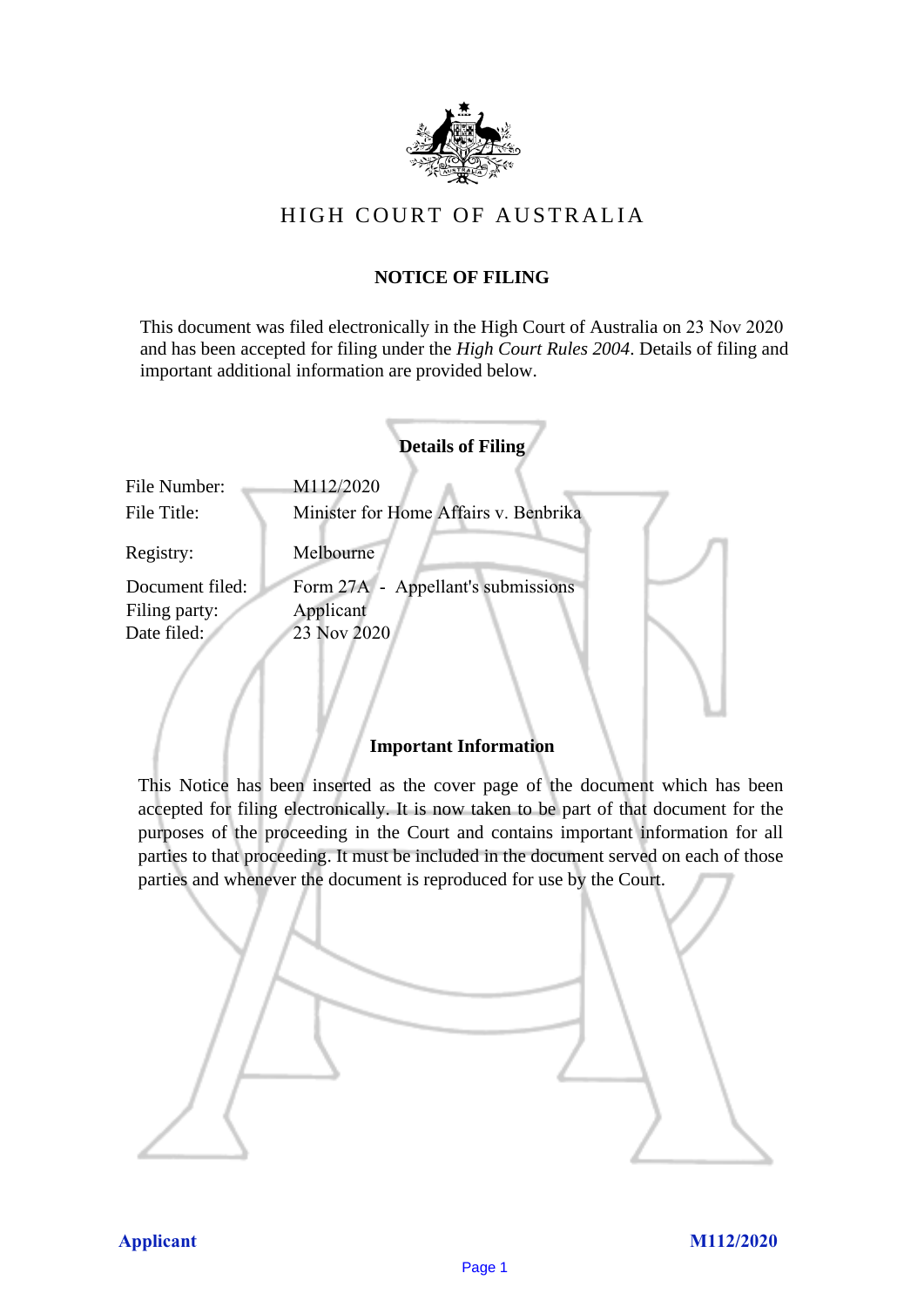M112/2020

## **AN THE HIGH COURT OF AUSTRALIA** MELBOURNE REGISTRY

BETWEEN:

## MINISTER FOR HOME AFFAIRS Applicant

and

ABDUL NACER BENBRIKA Respondent

A THE HIGH COLRY OF AUSTRALIA<br>
ANNISTICAL PORTION AFFAIRS<br>
APPLICANTS:<br>
APPLICANTS<br>
ATTOURNEY-CENERAL OF THE COMMONORAL RESPONSE<br>
ATTOURNEY-CENERAL OF THE COMMONORAL RESPONSE<br>
SUBMISSIONS OF THE MINISTRA FOR HOME AFFAIRS ( ATTORNEY-GENERAL OF THE COMMONWEALTH Intervener

# SUBMISSIONS OF THE MINISTER FOR HOME AFFAIRS (APPLICANT)